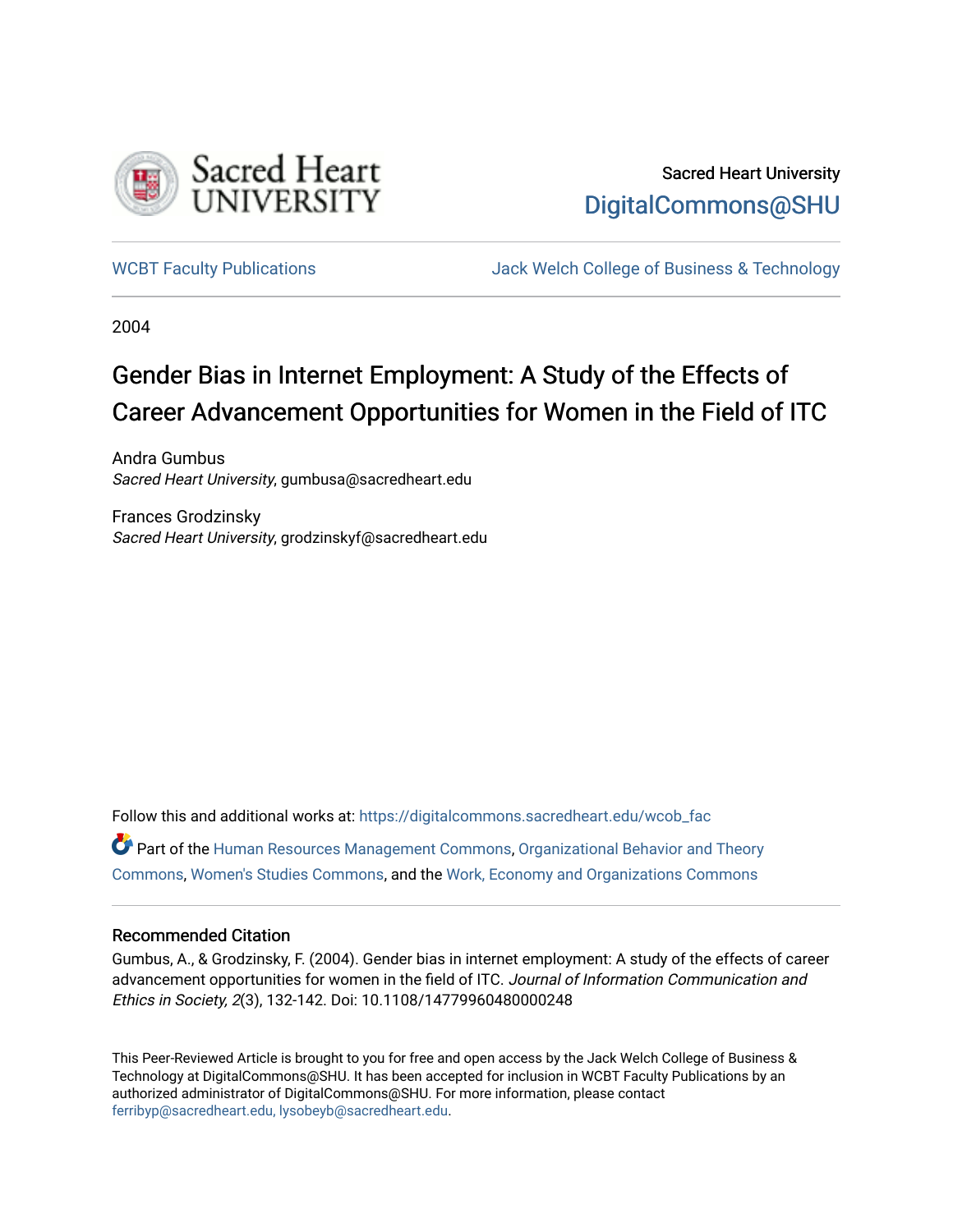# **Gender Bias in Internet Employment: A Study of Career Advancement Opportunities for Women in the Field of ICT**

## Andra Gumbus and Frances Grodzinsky

Sacred Heart University, Fairfield, CT, USA Email: {gumbusa;grodzinskyf}@sacredheart.edu

**ABSTRACT** 

*Women as individuals experience subtle discrimination regarding career development opportunities as evidenced by research on the Glass Ceiling. This paper looks at the ramifications of technology, specifically the Internet, and how it affects women's career opportunities.*



## INTRODUCTION

Women as individuals experience subtle discrimination regarding career development opportunities as evidenced by research on the Glass Ceiling. This paper looks at the ramifications of technology, specifically the Internet, and how it affects women's career opportunities. Some questions explored are:

- Are women less likely to use technology in their career development initiatives?
- How has the Glass Ceiling impacted women in the technology field?
- Do women utilize networking as a career enhancement strategy?
- Are women adversely affected by the use of the Internet in securing employment?
- Does the use of Internet recruiting and paperless HR departments adversely impact women as candidates?
- Is the hierarchical male power structure maintained by the increased use of tech-

nology by corporate recruiters and other hiring managers?

Part one of the paper will discuss women and technology in general including issues of gender bias. It will examine the literature on women seeking careers in technology and look at women's use of technology in their career development initiatives. Part Two will explore aspects of the corporate culture that impact the advancement of women in ICT including the glass ceiling, and how the Internet has impacted the advancement of women. Part Three will examine the question of recruitment on line and ask if women are disadvantaged by paperless Human Resource Departments. The authors will demonstrate that for women to overcome gender bias, the glass ceiling and resultant under representation in upper level ICT management positions, there needs to be a change in the educational and corporate culture.

## **KEYWORDS**

**Gender bias Glass Ceiling Women in ICT Internet**

**Employment**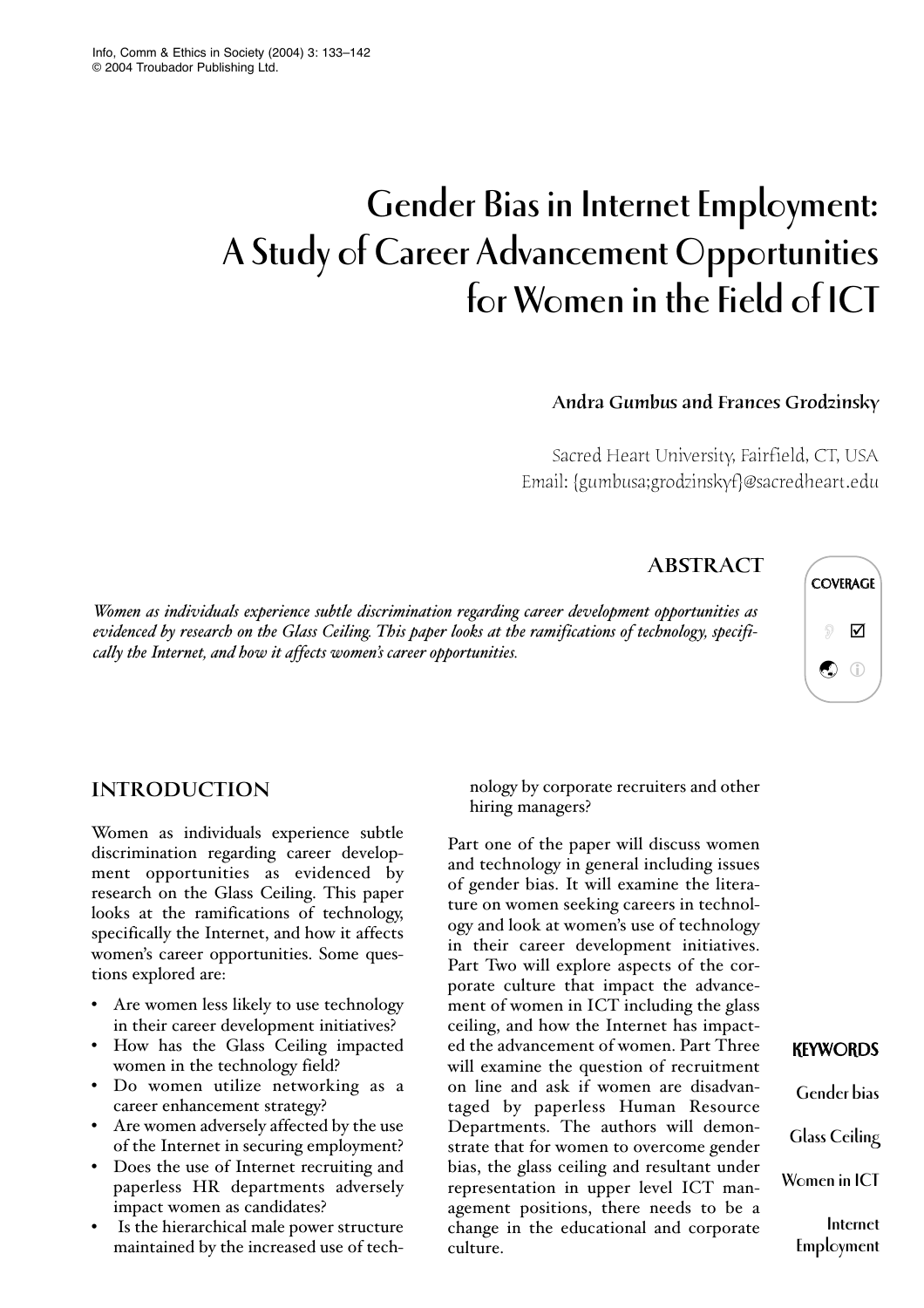## WOMEN AND TECHNOLOGY

Are women less likely to use technology in their career development initiatives?

In order to best answer this question, it is interesting to investigate the literature on women pursing computing careers and then to ascertain if and how women use

There are still many ways of subtle and not so subtle discrimination against women in the workplace

> technology in the pursuit of career development initiatives.

## WOMEN AND COMPUTING CAREERS

Research on first year university students pursuing computing careers suggests that gendered and gender differentiated views of the computer industry exist and women have stronger gender stereotypes than men (Turner, 2002). Her findings confirm that the perception of computer science as a masculine field is valid (Van Oost, 2000) and that university women continue to have a low opinion of their technical knowledge and skills, as identified in past research (Stepulevage, 2001). She found evidence of gender stereotyping when students were asked to assign a gender to various disciplines of computing. Stereotypical views of the softer disciplines as female and the harder disciplines as male were expressed confirming her prior research (Turner, 2001). Her study revealed that men saw most computer disciplines as male and both sexes viewed multimedia, desktop publishing, and word processing as female. Women perceived the hard core computing fields such as robotics, engineering and systems architecture to be masculine. (Turner, 2002).

Gendered and gender differentiated views of the computer industry are detrimental to women, support gender discrimination and sexism in the field, and may contribute to fewer opportunities for women in the computer industry. The fact that women are underrepresented in the

field contributes to an uneven economic playing field and raises ethical issues concerning hiring practices. These stereotypes have a deleterious effect on career choices for women. "The process that begins during education continues into the life of work: the gender stereotypes influence the choice and direction of career. Yet, there are greater ramifications beside just the choice itself. If these choices are influenced by the stereotypes, they impact the way technology is created and constructed. The absence of women in areas of design of technology, for example, omits a non-male perspective in the creation process. If we do not understand and evaluate this process from more than a male perspective, we inevitably harm others and put them at a disadvantage." (Turner, 2002). Developers of ICT have an obligation to incorporate the best creative energy available in order to create the best products; this should include an unbiased evaluation of all job candidates irrespective of gender.

The problem of women and technology as researched by Gorniak-Kocikowska has roots in the history of the relation between women and technology since the industrial revolution. Her research also confirms that women tend to value emotions, feeling, community, and collaboration, areas that tend to be underrepresented in the ICT field.

The research of Gorniak-Kocikowska and Pakszys provides insight into why a gender gap within ICT continues to exist today. Women have greater professional choices and may have less interest in ICT in competition with other career fields. Lack of early encouragement to pursue science, math, and statistics of women engineering graduates who do not work in the field reflects this gap. Discrimination exists in the male dominated ICT culture. " There are still many ways of subtle and not so subtle discrimination against women in the workplace, and the ICT-related institutions and organizations are not completely free from it. The culture of ICT is definitely male-created and male-oriented. A computer science lab might have as much a macho atmosphere as did a 19th century science lab." (Gorniak-Kocikowska and Pakszys, 2002). The perception of a maledominated ICT culture makes it less attractive to goal-oriented women who want equality from the start of their careers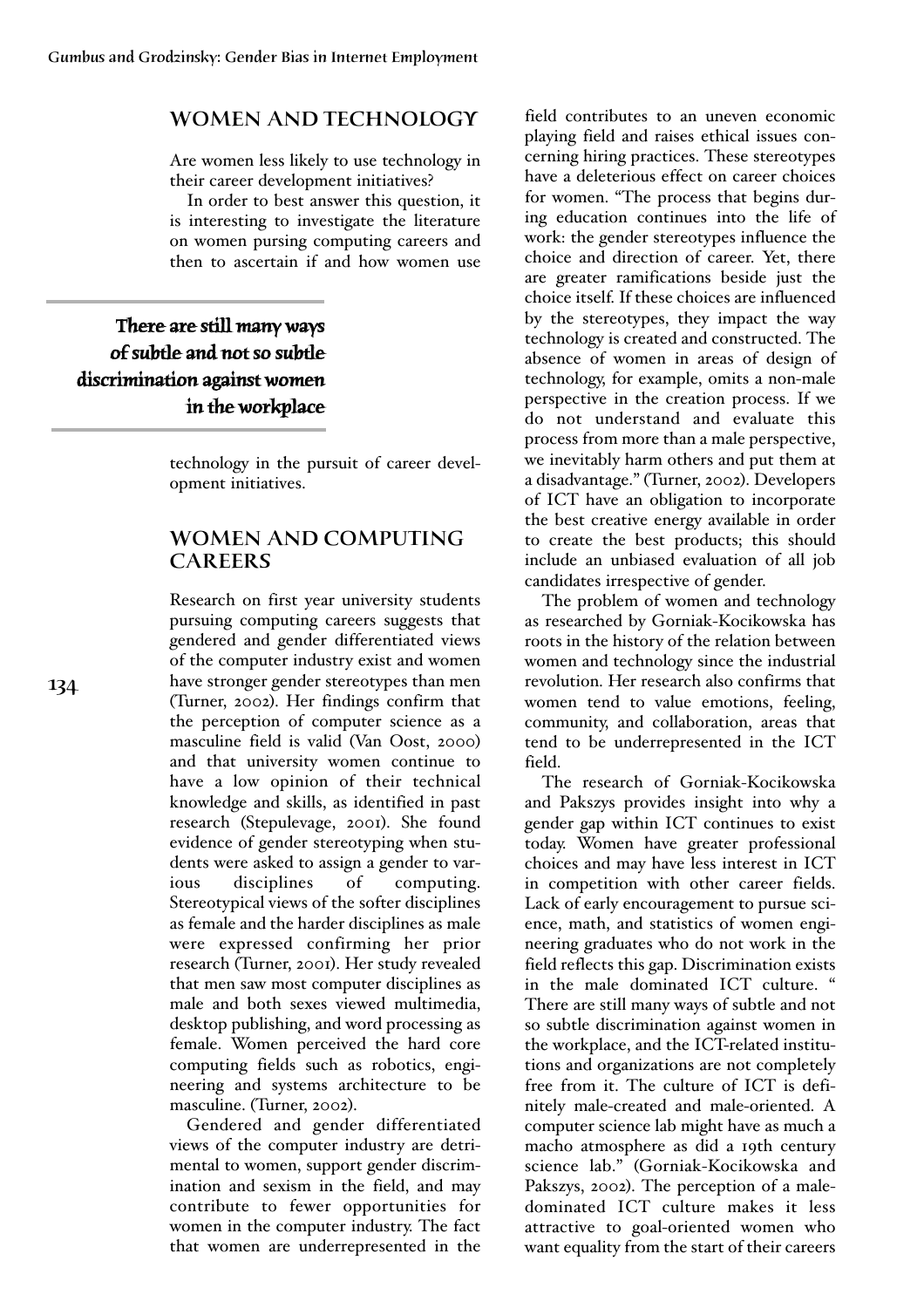in the work place and the possibility of advancement within that career.

In a survey developed for this study the authors asked about gender discrimination in the ICT field. Dan Winschel, Principle at DRW Associates, a technical search firm specializing in IT professionals, said that discrimination does not exist in his opinion. Winschel felt that many women want part time or more flexible arrangements at the point in their careers when they might be candidates for a top ICT job and that is the reason we don't see many in upper level management. The NSF Report on Women, Minorities and Persons with Disabilities in Science and Engineering: 2000, found that balancing work and family responsibility was the number one challenge facing women scientists and engineers (71.4%) (Rosser, 2003). A change in the corporate culture that builds in flexibility might alleviate the drain of top women talent from the industry. Winschel remarked that lower level ICT positions sometimes have a need for personal strength such as PC tech or computer operator jobs that require lifting printed material from high-speed printers that run at 1500 pages per minute. Hardware tech positions also can require lifting computers and monitors that may advantage men over women for these entry ICT positions. Other managers, however, responded that ICT is a "good ole boy network with an attitude that keeps women out of the male club". One manager said "I sent a qualified female applicant with 5 years experience for a job at the help desk. She was better qualified and more mature than the male that got the job. I feel it was discrimination since the department is all male." Another perception of women in the NSF study suggests that women are not taken seriously as candidates for research positions because they are perceived as a better fit for teaching and service positions; consequently, they do not receive a lot of support in the form of grants (Rosser,2003).

There are many reasons why it is desirable for women to increase involvement in ICT (Margolis and Fisher, 2002). Women represent a market for computer products and computer education. Since technology is widespread, global, and pervasive, it can create unfair advantages to those who wield the economic power ICT represents versus those who do not. It is desirable for

women to be represented within this empowered group. With the advent of the Internet and chat rooms, there has been an increased interest among girls in computing technology. An update to the Report Card on Gender Equity in 2002 indicates that girls have closed the gap in math and science and now in technology. Schools no longer report differences in the numbers of boys and girls on computers, and Internet use is almost identical. (A Nation Online, 2002). Girls are using computers to IM their friends and shop, but continue to be underrepresented in technology careers. Research indicates that girls do not lag behind in technology competence; however, they are not attracted to the standard programming class and report technology jobs as uninspiring. (Tech.savvy, 2000). The NSF publication cites that undergraduate degrees for women in computer science have dropped from 37% in 1984 to 20% in 1999. In 2000 women received 29.3% of masters degrees and only 16.2% of PhD's in computer science. It was even lower in engineering (Rosser, 2003). These statistics translate into fewer female role models and mentors both in education and business. Changing the educational climate for women in technology will have a trickle up effect into the corporate environment. How to attract more women into the ICT field is the subject of current research in the field and beyond the scope of this paper.

## TECHNOLOGY AND CAREER ADVANCEMENT

Women, who eschew technology, limit themselves to traditional job searches. The Internet provides a wealth of information about companies, hiring practices and job opportunities to those with the skills to access the information. Posting resumes on Monster.com or searching job postings on university websites can often advantage a candidate for a job because of the speed and easy communication paths afforded by the Internet. The development and use of computers bestows power on the user and conversely, lack of power for those who are not connected. Yet, there may be a downside for women posting resumes on Internet sites. Moor (1997) speaks of computerized information as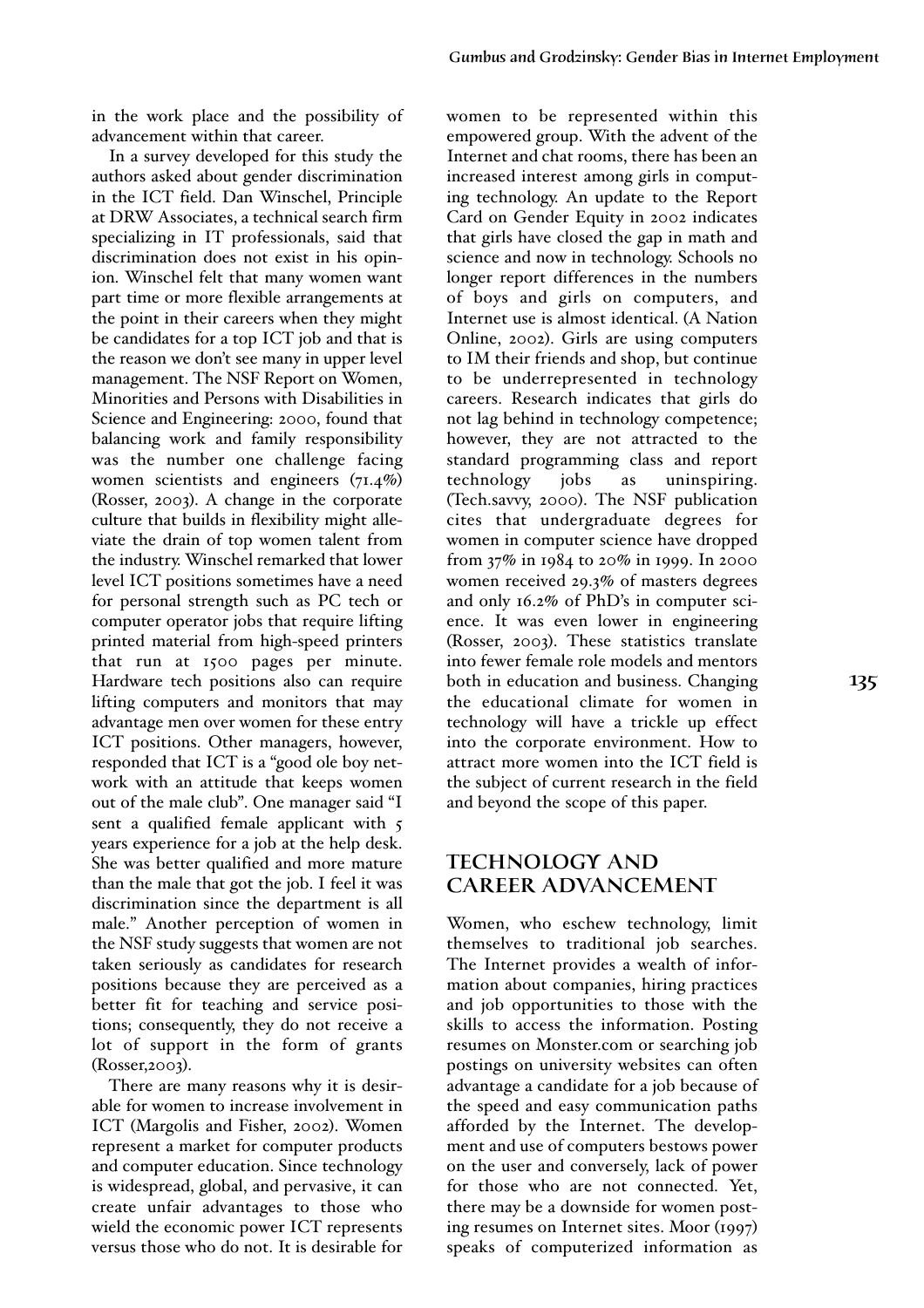greased data and states, " our challenge is to take advantage of computing without allowing computing to take advantage of us. When information is computerized, it is greased to slide easily and quickly to many ports of call. This makes information retrieval quick and convenient, but legitimate concerns about privacy arise when this speed and convenience lead to the improper exposure of information." The resulting electronic footprints of information collected for one purpose can be used for another. Our privacy can be invaded despite attempts to guard and secure computerized information.

Research done by Systers, an online organization run by and for women in computing, revealed that women may experience fear in participating in networking chat rooms, online career groups, and even job sites if they share concerns about confidentiality. Women may be fearful of posting resumes on the Internet, thereby revealing contact information, lifestyle, income and other personal attributes found on a resume. In addition, although the Systers list is supposedly private, "posting information anywhere that one is dissatisfied with one's job, and especially that one's company is sexist, could have a severe impact on one's career. Even posting such things about a former employer could affect how a person is seen by a potential future employer." (Lemons and Parzinger, 2001).

## CORPORATE CULTURE AND GENDER BIAS

The culture of an organization reflects what people habitually do in the particular environment absent rules and regulations. Several aspects of corporate culture impact the advancement of women in ICT organizations.

## ICT and the Glass Ceiling

The glass ceiling phenomena was first coined in a Wall Street Journal article in 1986, and continues to describe the lack of upward mobility for women and minorities into executive ranks in corporate jobs today. The road to the top positions was described as blocked by corporate prejudice and traditions resulting in lack of support for women and sponsors (mentors). In 1986, the biggest obstacle was labeled as intangible; "men at the top feel uncomfortable with women beside them." (Hymowitz and Schellhardt, 1986). The authors predicted that the glass ceiling may be reduced in some fields but technology was not one of them. "The caste system undoubtedly will crumble more quickly in some fields than in others. It may disintegrate within a decade in financial services, insurance and retailing, where women make up a third of all managers. It also could happen relatively soon in banking and communications, where sizable numbers of women hold top posts in middle management. But in manufacturing and technology companies, women are a long way from the executive board room." (Hymowitz and Schellhardt, 1986). The glass ceiling still exists almost 20 years later and has led to a brain drain of women exiting their corporations, starting their own business or working at smaller companies. This poses a threat to corporations as they lose experienced managers for lack of promotion into high profile and profit center based jobs.

The glass ceiling is a form of discrimination against women and contributes to women's lack of access to decision-making and power in organizations. The Federal Glass Ceiling Commission was created in 1992 out of the Civil Rights Act of 1991 to address the problem of artificial and invisible barriers to women and minorities. The study revealed that the glass ceiling and the exclusion of members of groups that are not white males are detrimental to business success. The report found that quality employees are directly related to the bottom line in business and the profitability of the organization. Barriers are often subtle such as gender stereotyping, lack of experience, and lack of top-level commitment to equal employment opportunity. (Bell *et al*, 2002). These barriers exist around the world as fewer women hold higher ranking jobs. Networking and mentoring are potential solutions to the lack of women in executive positions: 5 % in the U.S. and 6% in industrialized nations (Antol and Izraeli, 1993). Does the Internet help in this effort? We attempt to answer this question below.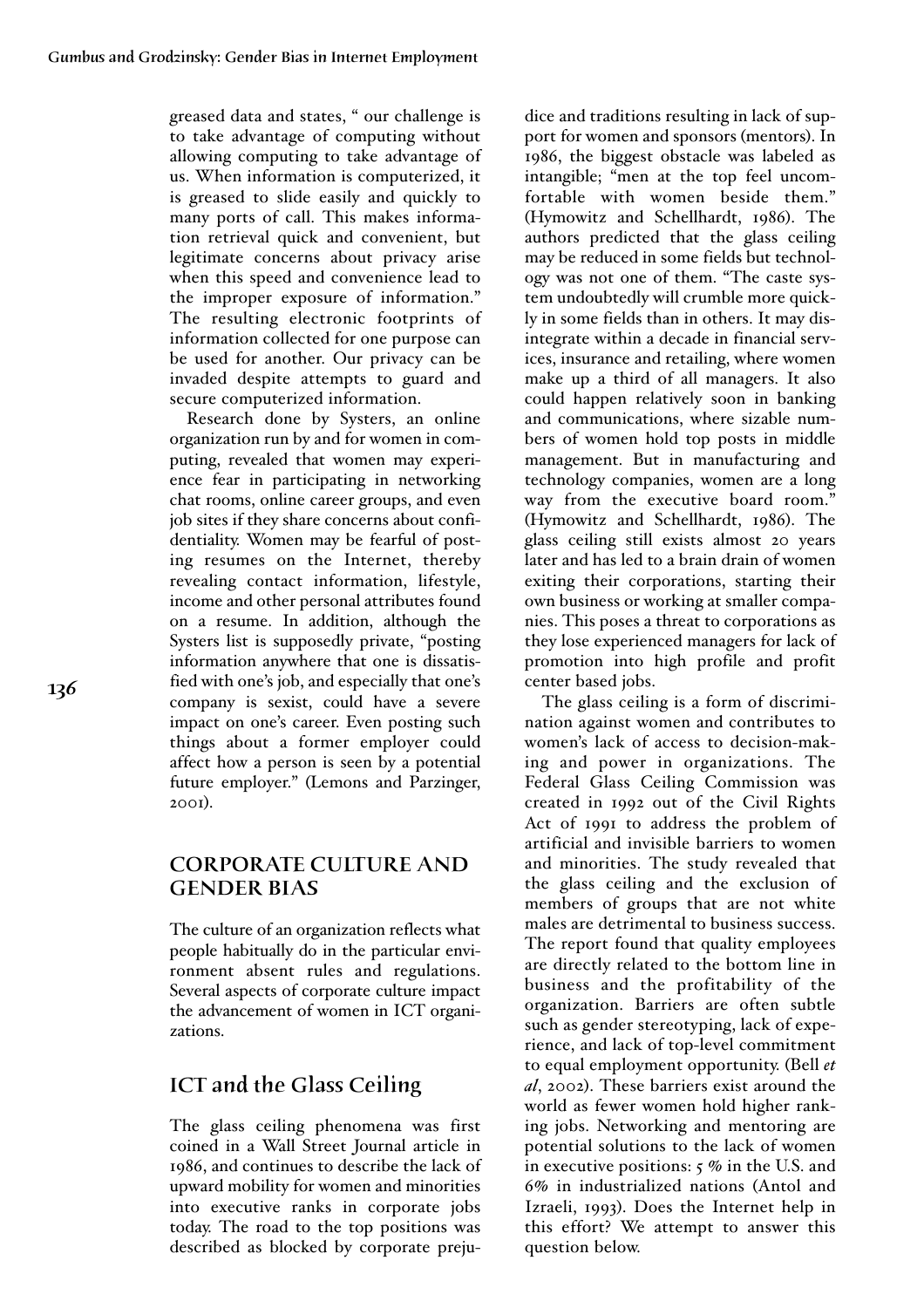## CORPORATE CLIMATE AND CAREER ADVANCEMENT

Gender equity benefits men as well as women in the organization, and promotes effective and ethical organizational behavior (Maier, 1997). Corporate climates that promote tolerance, support employee growth and equity, support mentoring and advancement, attract and retain key talent, impact positive public image and company success in the marketplace. Jackson researched advancement opportunities among women in middle management and found barriers that impede women's career advancement to be perception and stereotyping, corporate climate, corporate culture and practices. Her study found that there is a perception that men are better suited for upper level management positions. She found little evidence of women with a specific career path that identified skills and knowledge needed in order to be promoted. Most women felt that their CEO was not committed to the advancement of women. Her study supports the Glass Ceiling Commission recommendations to provide skills and knowledge necessary for senior jobs, challenging assignments for minorities, commitment by the CEO to reduce or remove the barriers to advancement and to recruit and retain high potential women (Jackson, 2001). In ICT this would include: training in hardware and software systems, developing analysis and design skills, teaching managerial skills to women with strong technical backgrounds and then promoting them to project manager positions.

A study based on members of Systers indicates that women enter the computing field but exit or encounter obstacles to advancement in the male culture of technology. The researchers advance three arguments for obstacles to managerial positions in IT. These are educational aspects and family characteristics, corporate cultures and sociological factors. (Lemons and Parzinger, 2001). Trends of women entering and exiting the IT field have resulted in Wright's Controlled Progress Theory to explain why women leave IT more than men due to corporate cultural pressures. (Wright, 1996). A glass ceiling exists in IT based on analysis of the percent of women in high ranking IT positions. Women were in only  $7\%$  of the top positions in the  $500$ 

leading IT users listed in Information Week. The Society for Information Management reported roughly 14% women. (Lemons and Parzinger, 2001).

## STRATEGIES TO BREAK THE GLASS CEILING

Rather than approach breaking the glass ceiling on an individual-by-individual, or company-by-company basis, there needs to be an overall industry commitment that refutes the glass ceiling for the good of the ICT community. Ragins et al found nine career strategies that female executives used to break the glass ceiling in their Catalyst study of national female executives. The five top strategies' key to career success were exceeding performance expectations, a style comfortable for male managers, seeking out challenging assignments, having influential mentors, and networking with influential colleagues. While four of these strategies could apply to anyone seeking to move up the corporate ladder, "seeking a style comfortable for male managers" smacks of subtle gender bias where women may have to adapt a style that may be contrary to their own identity to make male managers "comfortable" in order to get ahead. Ragins study suggests that women perceive the cultural fit and acceptance into the culture as important factors. "In order to meet this challenge, women may expend considerable energy developing impression management strategies to project an image that runs counter to gender role expectations" (Ragins *et al*, 1998). The term *impression management* is defined as "efforts by individuals to improve how they appear to others" (Greenberg and Baron, 2003 ).

Women in their study mentioned that an important lesson was to mentor, network, and build a team environment with other women. (Ragins *et al*, 1998). Given the small percentage of women in high ranking IT positions and in hard-core computing and engineering jobs in general, this is often difficult, if not impossible. Unfortunately, this reflects the under representation of women in technology education. We have an infinite loop that will only be broken when the culture changes. Women were more likely than men to mention lack of political awareness or ineffective leadership style as holding them back while CEO's responded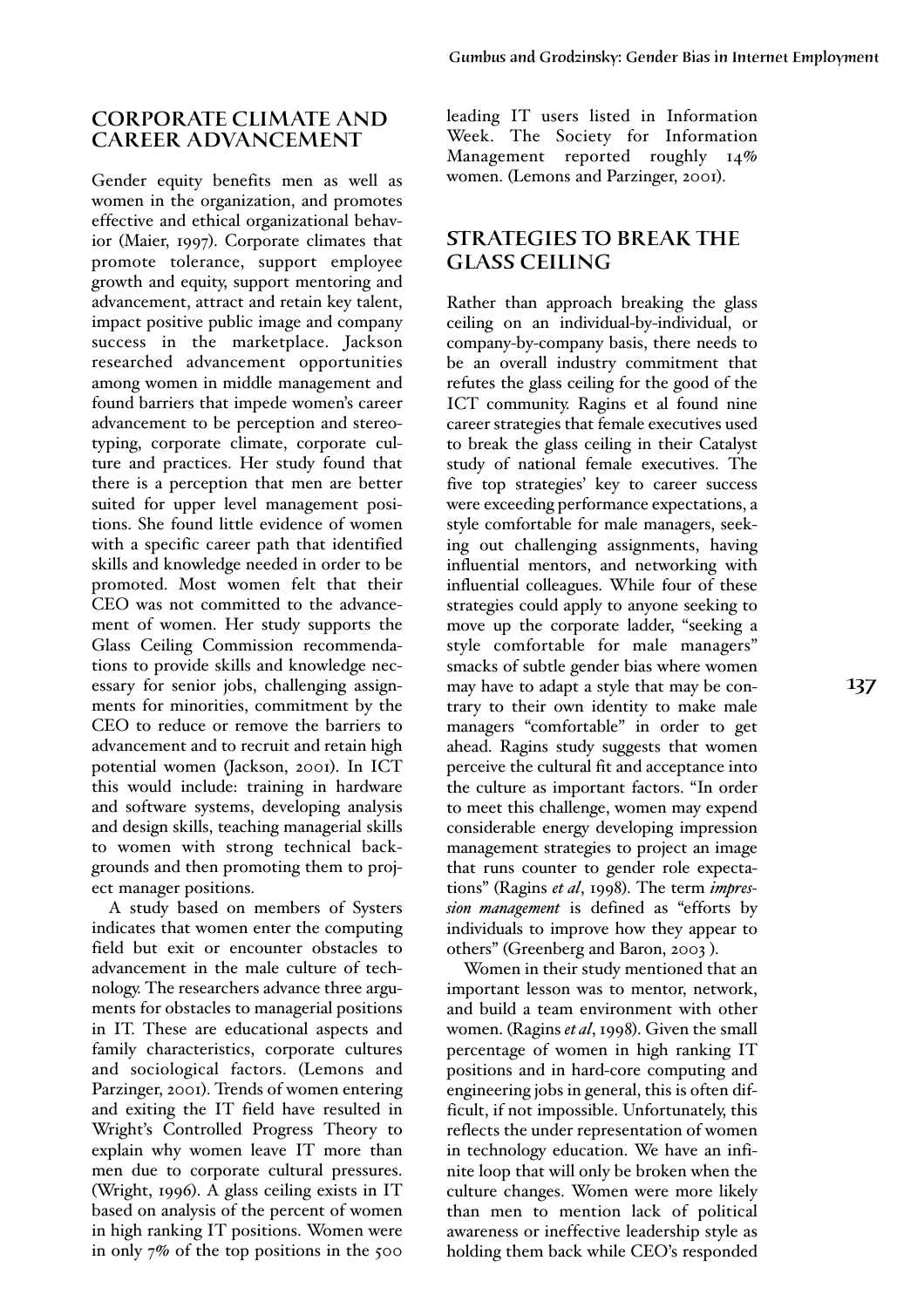that lack of general management or line experience, not enough time in the pipeline, male stereotyping and exclusion from informal networks hampered women's advancement.

Meyerson and Fletcher promote the use of incremental changes to impact the corporate culture in order to chip away at barriers that prevent women from advancing. Their study indicated that barriers were subtle, systemic, based on work practices and cultural norms that appear unbiased because they are entrenched in the culture of the workplace. Typical corporate gender initiatives of encouraging women to assimilate, accommodating the unique needs of women, sensitivity training and channeling women into typical female jobs are all ineffectual in shattering the glass ceiling (Meyerson and Fletcher, 2000). Their study emphasized small wins that name the discriminatory practice and subtle assumptions that are tied to the glass ceiling phenomena. This created the possibility of changing cultural patterns and norms to be more inclusive of women. In the companies profiled in their research, the small wins were linked together to contribute and reinforce the larger new system of equity in the cultures studied. This approach helps to fix the culture versus fixing the women in the culture. "It's not the ceiling that's holding women back; it's the whole structure of the organizations in which we work: the foundation, the beams, the walls, the very air (Meyerson and Fletcher, 2000).

An in-depth interview with Pam, a female ICT executive, confirmed some of the points of the preceding study. The interview revealed interesting insights into the technology field as a career choice for women. The interviewee has been in the field since 1976 when she made a transition from teaching high school math to a career in computers. Although most young women were not encouraged to enter a technology field, she was already in a nontraditional area of math, and attended a symposium on using computers in the classroom in 1975. Her 27-year career has spanned many large U.S. and European based companies such as Pirelli Tire, Black & Decker and Unilever. She followed a traditional career path of moving from one company to the next in order to secure progressively more responsible positions in the ICT field. According to Pam, progressive

companies are driven by an inclusive culture that allows women to advance in the field. Others are restrictive where the culture considers men to be more highly technical and promote men into senior positions. Pam described a firm where she was unable to advance into the top position because she was perceived as being less technical than two men who were promoted. The women were perceived as being the better people managers and ran highly successful project teams as project leaders, however the men were promoted even though their teams did not meet deadlines and had disgruntled members. To her and the other females at the company, the promotion of the men sent a message of "you need to be male and a geek in order to get promoted. Women are more people oriented and we aren't getting promoted. The male technical types are. Technical translates to male."

In contrast, she worked at other companies where "there are more women sitting in offices – and not only in the human resource department." In these companies a progressive culture encourages women. This may be due to the fact that a top level IT manager was female as well as other top managers in the company. These firms also had younger managers, and a woman manager of hardware and networking infrastructure.

As Pam stated, "the path was there for me to assume a director position in the department if I wanted it. Women run into roadblocks when the age of top management is over 50 versus firms where the age of top management is under 50. It's not just women at the top, but also a younger generation of managers who do not recognize nor acknowledge the existence of a glass ceiling. Their mothers may have faced a glass ceiling, but not the daughters." Slowly, things are changing in some companies, but it is by no means an industry wide phenomenon.

## RECRUITMENT IN THE AGE OF CYBERTECHNOLOGY

Research into employment in the age of cyber technology reveals commonplace topics such as automation, job displacement, the use of expert systems, robotics and the proliferation of virtual workplaces. Much has been written about these issues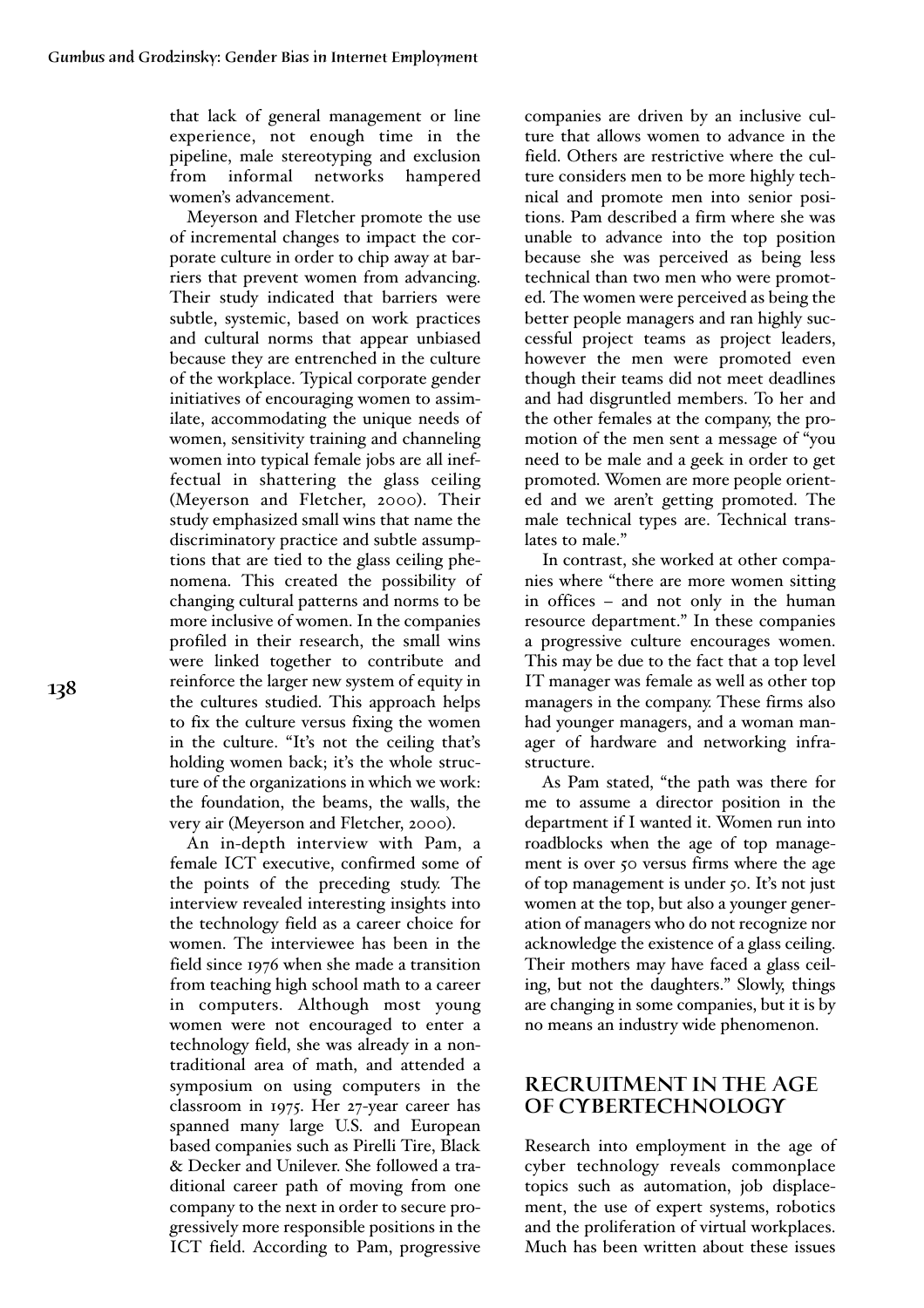and the resulting stress experienced by workers whose jobs have been automated or displaced by the computer. The ethical issues of de-skilling and the social issues surrounding worker alienation are abundant. However, there is little research in the area of the effect of the Internet on job search strategy, and whether technology poses a threat to established patterns of securing employment.

Employers carefully define applicants in order to comply with applicant tracking requirements, Equal Employment Opportunity Commission (EEOC) reporting and as part of affirmative action plans. Companies limit who is considered an applicant by screens such as: current openings, time limits on applications, application for a specific job, those who complete an application form or job screen interviews. The Office of Federal Contract Compliance Programs (OFCCP) has established requirements for who can be considered an applicant. The Internet poses new challenges to this definition as candidates increasingly respond to web sites with job openings. Using electronic media to post available jobs as well as receive applicants has inherent ethical issues around selective response to applicants. For example, it is possible for HR departments to ignore applicants that are obviously male or female – in many instances it is impossible to identify gender by name alone. To prevent the possibility of discrimination when applying online, women may choose either to submit a resume with initials instead of names to avoid gender identification or to totally hide all personal data. Searches by keyword may also disadvantage women who have not emphasized technology on their resumes.

- Do you post positions on the web?
- What sites do you use?
- Are web, email and snail mail responses treated differently? How?
- In your opinion, do candidates protect their personal identity when submitting a resume?
- Can you give examples of how someone protected identity when using technology to apply for a job?
- Are women as likely as men to use technology in searching for a job? Why?

All respondents use the web to post positions. Most frequently used sites are Monster, Hotjobs, Ctjobs, CareerBuilder, Flipdog, Execunet, Dice.com and careerboard.com plus specific company web sites. Many recruiters use local sites that are specific to their market or are specific to the type of position they are seeking. Professional sites for engineers, sales/marketing, Finance/ accounting or ICT are frequently used to source candidates. For ICT positions, Dice.com was mentioned as a job specific site. Without networking, however, it may be less likely that one would be aware of the more job specific sites.

Almost all respondents treat email and web based applications differently from snail mail. Only one respondent from the healthcare industry handles paper resumes and applications first. "They are in my face and I can't avoid them – I can let email sit for days, and I am lax about going to our web site to see if anyone has responded to our job postings. It's one more step and I admit I'm not timely and don't take

## All respondents use the web to post positions

## HUMAN RESOURCE RECRUITERS: SURVEY RESULTS

Human resource managers were asked to respond to the following questions in order to assess the impact of technology on recruitment practices as it affects women. Informal interviews were conducted with HR recruiters for high technology positions in the ICT, healthcare, telecommunications and pharmaceutical industries. Executive ICT recruiters in private practice were also surveyed.

resumes off the site as often as I should." Everyone else not only prefers soft copy – they refuse to handle paper. Some said they ignore paper totally. "Unless their computer is down, there's something wrong if they can't email me a soft copy. I don't want them as an applicant unless they know computer basics."

Overwhelmingly, web and email are considered more convenient. "Email and web responses are easily viewed and if relevant,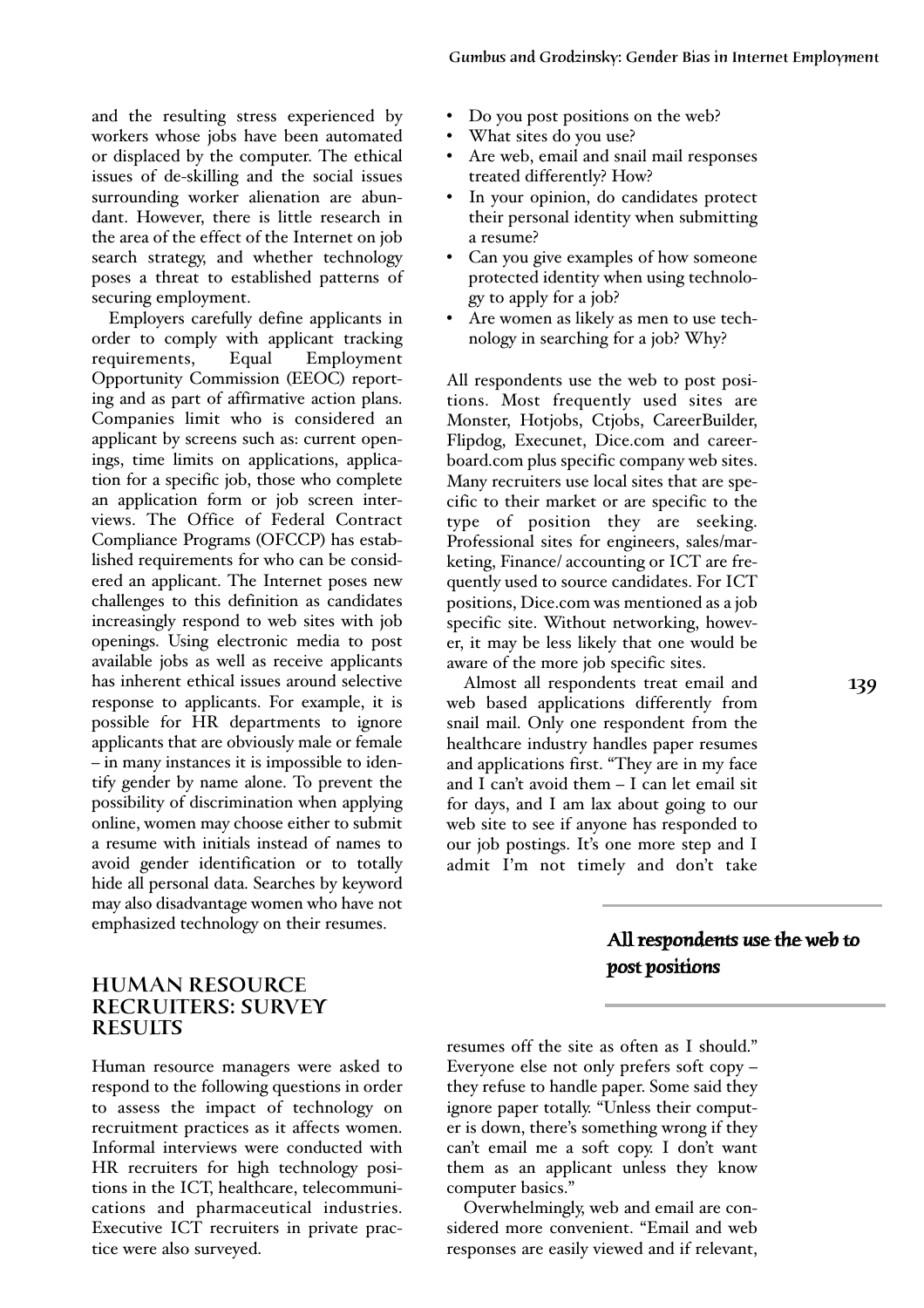forwarded to the hiring manager electronically. Snail mailed responses have to be photocopied and may sit in a pile for several days before they are reviewed or forwarded. "Best to email, unless you are writing to a networked hiring manager who may have a significant interest in your background for someone he or she knows or for her own department or company. Then, it is probably better to email and follow-up with a snail mail copy of your resume and a thank you letter for their consideration."

Some recruiters responded that they treat all applicants similarly because it is against the law to do otherwise – however, those candidates that respond the way they are asked to respond in the ad (either via web site or email) will have a quicker response to their candidacy than someone sending snail mail. One recruiter commented, "It has happened in the past, that the job has been filled before the snail mail applicants' resume hits my desk. But then that's their problem for being so low tech."

Recruiters felt that company sponsored web sites are more trustworthy than open job boards like Monster.com. Safeguards can be taken with open job boards such as using a fake name. Search agents provide anonymity as well. Candidates can enter their criteria and receive email alerts when a job becomes available that matches the criteria. Current employers can be triggered so they are not sent a name and candidates can restrict the companies who receive a resume. Recruiters felt that 70% have name and contact information readily available. The most common reason for protecting identity is to keep the job search private from an employer. One executive ICT recruiter felt that candidates who most frequently hide their identity are those born outside the U.S., particularly the Middle East, who feel that they may be discriminated against. No gender issues were revealed in the responses as to whether candidates protect their identity. A high tech recruiter in the telecommunications industry felt that gender may have been hidden by initials 10–15 years ago, but not today. Examples of other issues of protecting identity exist on resumes where the candidate does not list his/her current employer by name, but instead refers to him/her as 'A major manufacturer of digital office equipment' for example. "As far as

protecting identity, 99.9% put their name, their own address, and phone/cell/email address on their resume. Only 1 of 1000 resumes hid the name of the candidate's employer. It's not professional nor is it necessary."

The response to networking using email or the Internet as an effective job search strategy was overwhelmingly positive. Most felt that 90% of their jobs and clients are as a result of networking. A female recruiter in the Tampa Bay area mentioned that "every temporary on-site assignment I've had (three different assignments ranging from 3–6 months) resulted from networking." Another recruiter contacts well-networked women when she has a job to fill. She consistently starts with the most networked woman she knows with a high tech background who worked at AT&T, Lucent and Octel. She emails her and asks her to forward the email to anyone she knows who may provide a lead for candidates. Email and the Internet make this very efficient and effective as a vehicle for spreading the word quickly about a job opportunity. Most recruiters felt that networking is how they do their business in hiring people for jobs.The Internet made it easier and more efficient. Most felt that people of the same gender network easier because they have a common ground to begin the dialog.

All survey respondents felt that women are as likely as men to use technology when searching for a job if they are comfortable with technology. It was not felt to be a gender issue as much as a technical one. Those comfortable with technology use it to search for a job; those who are not comfortable or not technical will not use technology.

Pam, the IT female executive, feels that younger women are more comfortable with technology than their older female counterparts. She strongly agreed that both genders will be increasingly disadvantaged if they are not comfortable using technology in their career and to find a job. Pam has worked exclusively with a headhunter for the past two decades who has guided her career opportunities and placed her in various positions in IT. He stated that there are many fewer head hunters than 10 years ago, and sees this as a shrinking field due to the accessibility of technology and the Internet. Today, candidates do not need the assistance of a headhunter when they can access the Internet and run their own job search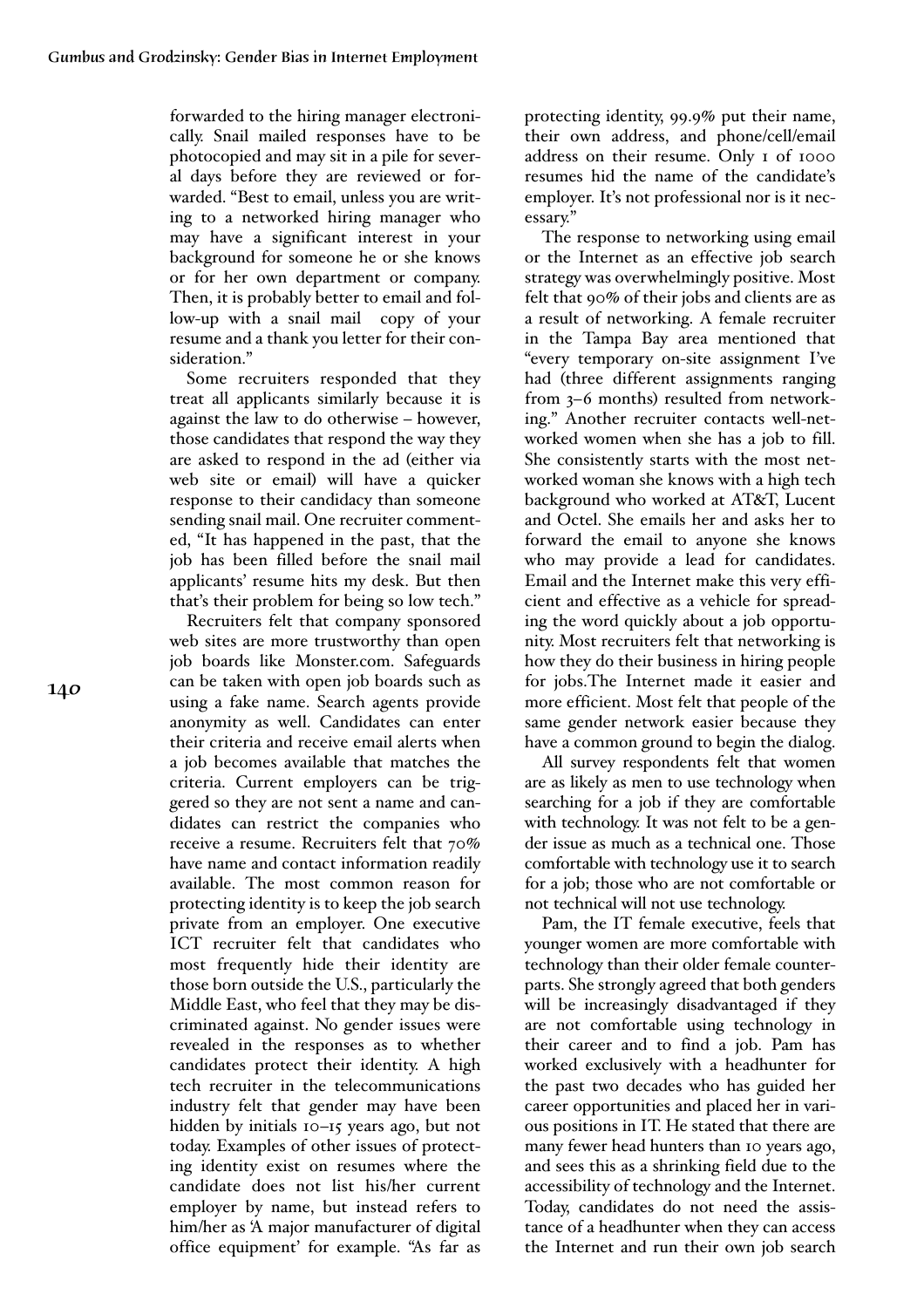using easily accessible job boards. Fewer numbers of headhunters means you must know how to use technology to secure a job.

## THE FUTURE OF WOMEN AND ICT CAREERS

As computers enter the home and workplace in increasing numbers, we are faced with the necessity to become highly technical "by necessity, not by choice" (Hafner, 2003). People are getting more technically proficient because they have to in order to gain and retain employment, and to utilize broadband connections and inhouse networks. This expertise, according to Hafner, "derives from economic necessity, as livelihoods depend on the technical tools we use. If my computer isn't working, I equate it directly to lost income." The interdependencies that exist with technology in our lives, and the continued proliferation of features with increasing complexity, necessitates a workforce that is increasingly computer literate.

Business organizations will experience increased pressure to value diversity in employment in order to attract a diverse customer base in our increasingly global marketplace. This trend should exploit the talents represented by women and help them gain access to the top positions in organizations. Promotional opportunities for women to break through the glass ceiling in ICT include networking opportunities with other females, mentoring by senior women, assignments that are visible and of high importance, and being technologically competent. Legislation and affirmative action quotas do not easily mandate ethical and equitable treatment regarding assignments and high profile opportunities. As we become increasingly dependent upon technology in our lives, women must have equal access and ability to manipulate technology to advance their careers. In addition, organizations should ensure that their promotional opportunities are open to all who have the potential to advance, not just to those who are skilled at and comfortable with using networking and other impression management strategies. In order to bridge the gender gap and increase CEO awareness to issues facing women, organizations should target high potential women and assign positions that

have profit and loss accountability, use objective performance appraisal criteria, assign mentors, and implement flexible policies that encourage work life balance including job sharing and flexible job design programs (Ragins *et al*, 1998). It is only when the perception of the culture changes that women will perceive equal opportunities and equity in hiring and advancement in the ICT field.

### REFERENCES

- Antal, A and Izraeli, D. A global comparison of women in management: women managers in their homelands and as expatriates, in E. Fagenson (ed) *Women in Management*, Sage Publications, Newbury Park, CA. 52–96, 1993.
- A Nation Online: How Americans are expanding their use of the Internet, February 2002. http://www.ntia.doc.gov/ntiahome/cln/anationonline2.pdf
- Bell, M, McLaughlin, M. Sequeira, J. Discrimination, harassment, and the glass ceiling: Women executives as change agents. *Journal of Business Ethics*, Dordrecht, Vol 37 no 1. April 2002: 65–76.
- Gorniak-Kocikowska, K. and Pakszys, E.B. Women, ICT, values and the future, *proceeding of Ethicomp International conference*, Lisbon, Portugal, 2002.
- Greenberg, J. and Baron, R. *Behavior In Organizations* 8th ed. Prentice Hall, Upper Saddle River, NJ, 2003.
- Hafner, Katie. *Techies by necessity, not by choice*. *The New York Times*, July 24, 2003.
- Hymowitz, C and Schellhardt, T. The glass ceiling: why women can't seem to break the invisible barrier that blocks them from the top jobs. *The Wall Street Journal*, 03/24/1986
- Jackson, Janet Cooper. Women middle managers' perception of the glass ceiling. *Women in Management Review.* 16 (1) 30.
- Lemons, M and Parzinger, M. designing women: a qualitative study of the glass ceiling for women in technology. S.A.M. *Advanced Management Journal*, Cincinnati, Spring 2001, vol 66 no 2. 4–11
- Maier, M. Gender equity, organizational transformation and challenger, *Journal of Business Ethics,* vol 16 no 9, 943–962.
- Margolis, J. and Fisher, A. *Unlocking the clubhouse, women in computing,* The MIT Press, 2002.
- Meyerson, D. and Fletcher, J. A modest manifesto for shattering the glass ceiling, *Harvard Business Review* 78(1) 126
- Moor, James H.. Towards a theory of privacy for the information age. *Computers and Society,* Vol 27, No. 3 pp. 27–32.
- Ragins, B.R. Townsend, B. Mattis. M. Gender gap in the executive suite: CEO's and female executives report on breaking the glass ceiling, the *Academy of management executive*